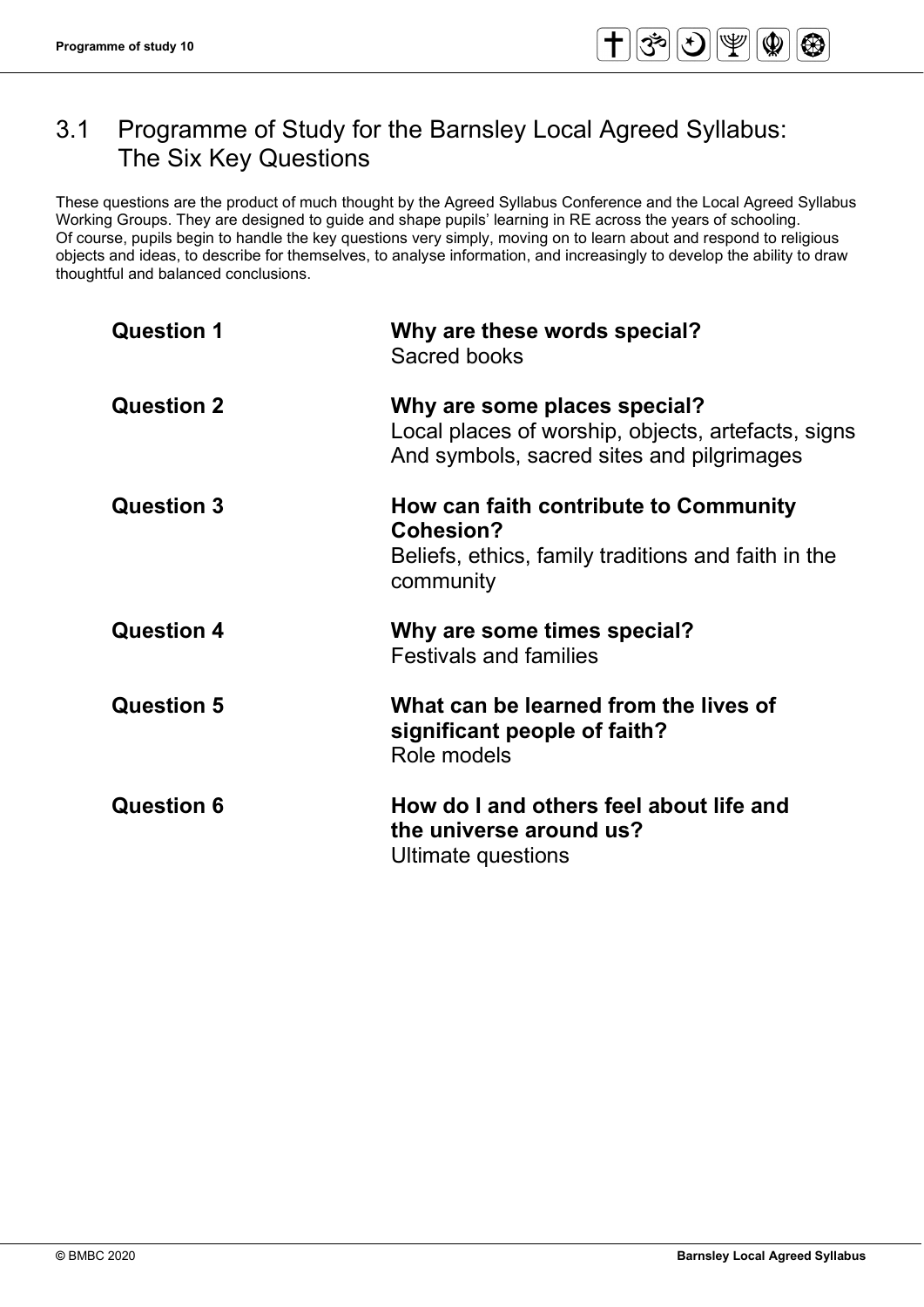# 3.2 Six Key Questions to Support Continuity and Progression in Religious Education in Barnsley

As a basis for the Barnsley Local Agreed Syllabus Six Key Questions are used.

| <b>Six Key Questions</b>                                                                                                                    | What do the questions<br>mean at Key Stage 1?                                                                                                                                                                                                                                                  | What do the questions<br>mean at Key Stage 2?                                                                                                                                                                                                                                                                                | What do the questions<br>mean at Key Stage 3?                                                                                                                                                                                                                                                                                                                                                                                                                                                                                     |
|---------------------------------------------------------------------------------------------------------------------------------------------|------------------------------------------------------------------------------------------------------------------------------------------------------------------------------------------------------------------------------------------------------------------------------------------------|------------------------------------------------------------------------------------------------------------------------------------------------------------------------------------------------------------------------------------------------------------------------------------------------------------------------------|-----------------------------------------------------------------------------------------------------------------------------------------------------------------------------------------------------------------------------------------------------------------------------------------------------------------------------------------------------------------------------------------------------------------------------------------------------------------------------------------------------------------------------------|
| 1. Why are these words<br>special? Sacred books                                                                                             | Pupils learn to name some<br>holy books and talk about<br>the stories from them that<br>they have heard                                                                                                                                                                                        | Pupils learn to describe the<br>stories and teachings of<br>holy books, and make links<br>with their own lives and<br>ideas                                                                                                                                                                                                  | Pupils explain and interpret the<br>teachings of key authorities in<br>each religion. They respond<br>thoughtfully to the teachings<br>studied                                                                                                                                                                                                                                                                                                                                                                                    |
| 2. Why are some places<br>special? Local places<br>of worship, objects,<br>artefacts, signs and<br>symbols, sacred sites<br>and pilgrimages | Pupils learn about places of<br>worship, what they are like<br>and how special they are,<br>and about objects and<br>artefacts associated with<br>them. Pupils find out about<br>some places where<br>religious people love to go<br>and remember - and think<br>of their own favourite places | Pupils learn to describe<br>different places of worship<br>and their symbols, and link<br>ideas about peace,<br>strength, love or courage to<br>ideas about worship. Pupils<br>learn that pilgrimages come<br>in many forms in different<br>religions, making links to the<br>idea of 'life as a journey'                    | Pupils explain the role of<br>places of worship in the<br>religions studied. They<br>interpret the architecture and<br>evaluate its impact on<br>worshippers. Pupils account<br>for the role of pilgrimage in<br>different religions and<br>interpret the meanings of<br>rituals. They respond for<br>themselves to ideas about<br>sacred places                                                                                                                                                                                  |
| 3. How can faith<br>contribute to<br><b>Community</b><br>Cohesion?<br>Beliefs, ethics, family<br>traditions and faith in<br>the community   | Pupils learn about the ways<br>being religious makes a<br>difference in a family. Pupils<br>learn that our society<br>includes many religions,<br>and all are worth respecting.<br>In our area or region, they<br>can all be seen first hand                                                   | Pupils learn to describe<br>what difference believing<br>makes in some religions,<br>and to describe their own<br>beliefs, linking them to<br>religious ones. Pupils<br>describe some of the ways<br>a religion is expressed and<br>the impact the faith has on<br>community life. They link<br>the ideas to their own lives | Pupils explain connections<br>between beliefs and values,<br>giving their own thoughtful<br>ideas about what is good and<br>evil in the light of belief in<br>various ways. Pupils explain<br>and interpret a range of forms<br>of religious expression and<br>express their own insights into<br>belief in various ways. Pupils<br>can explain the presence of a<br>number of religions in the<br>region and account for the<br>community life of each.<br>They can express insights<br>into what makes a good<br>plural society |
| 4. Why are some times<br>special? Festivals and<br>families                                                                                 | Pupils learn to name<br>celebrations and festivals<br>that are special to each<br>religion, and to themselves                                                                                                                                                                                  | Pupils learn to describe<br>religious artefacts, festivals<br>and practices, linking them<br>to special times they have<br>studied                                                                                                                                                                                           | Pupils explain and interpret the<br>ways festivals focus beliefs and<br>values in different faiths<br>studied. They consider and<br>justify what they celebrate, and<br>why                                                                                                                                                                                                                                                                                                                                                       |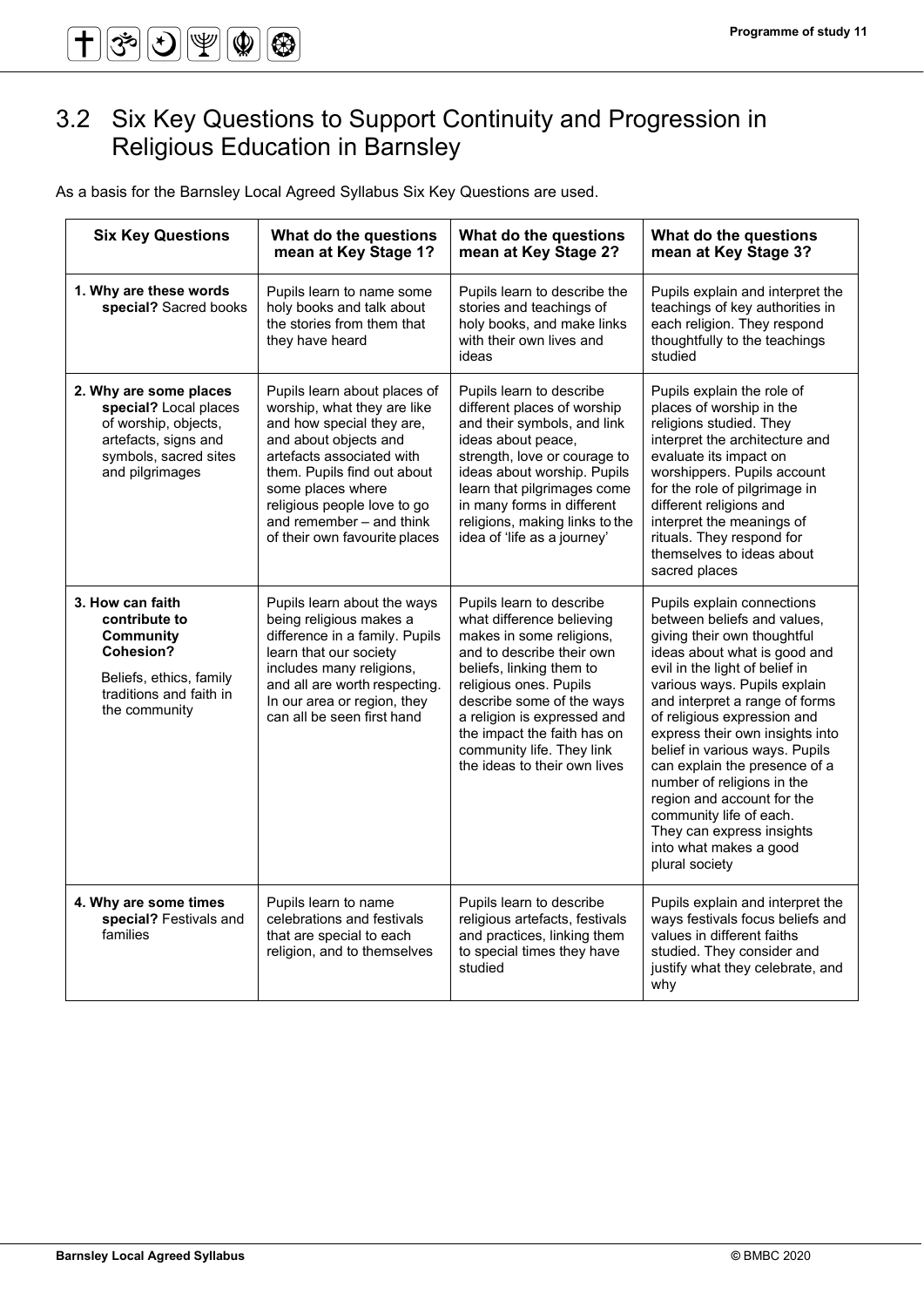# 3.2 Six Key Questions to Support Continuity and Progression in Religious Education in Barnsley (contd)

As a basis for the Barnsley Local Agreed Syllabus Six Key Questions are used.

|    | 5. What can be learned<br>from the lives of<br>significant people of<br>faith? Role models         | Pupils take thoughts from<br>some stories of religious<br>founders or leaders and<br>think about what makes<br>these people special                                                                  | Pupils describe the lives<br>and teachings of some<br>great leaders, and make<br>links between their beliefs,<br>the religions they<br>contributed to and<br>themselves | Pupils explain the impact of the<br>lives of inspiring religious<br>figures, and account for the<br>impact of their own 'heroes' on<br>their thinking and behaviour                               |
|----|----------------------------------------------------------------------------------------------------|------------------------------------------------------------------------------------------------------------------------------------------------------------------------------------------------------|-------------------------------------------------------------------------------------------------------------------------------------------------------------------------|---------------------------------------------------------------------------------------------------------------------------------------------------------------------------------------------------|
| 6. | How do I and others<br>feel about life and the<br>universe around us?<br><b>Ultimate questions</b> | Pupils explore the puzzling<br>questions that life in the<br>world gives us, and talk<br>about some answers to<br>them from religion. They<br>talk about the questions<br>they would like to ask God | Pupils describe some<br>puzzling questions about<br>God and humanity, and<br>some answers from<br>different viewpoints. They<br>suggest answers of their<br>own         | Pupils can explain their own<br>views and the views from<br>religions they have studied<br>about philosophical and<br>religious questions to do with<br>God, humanity and the<br>meanings of life |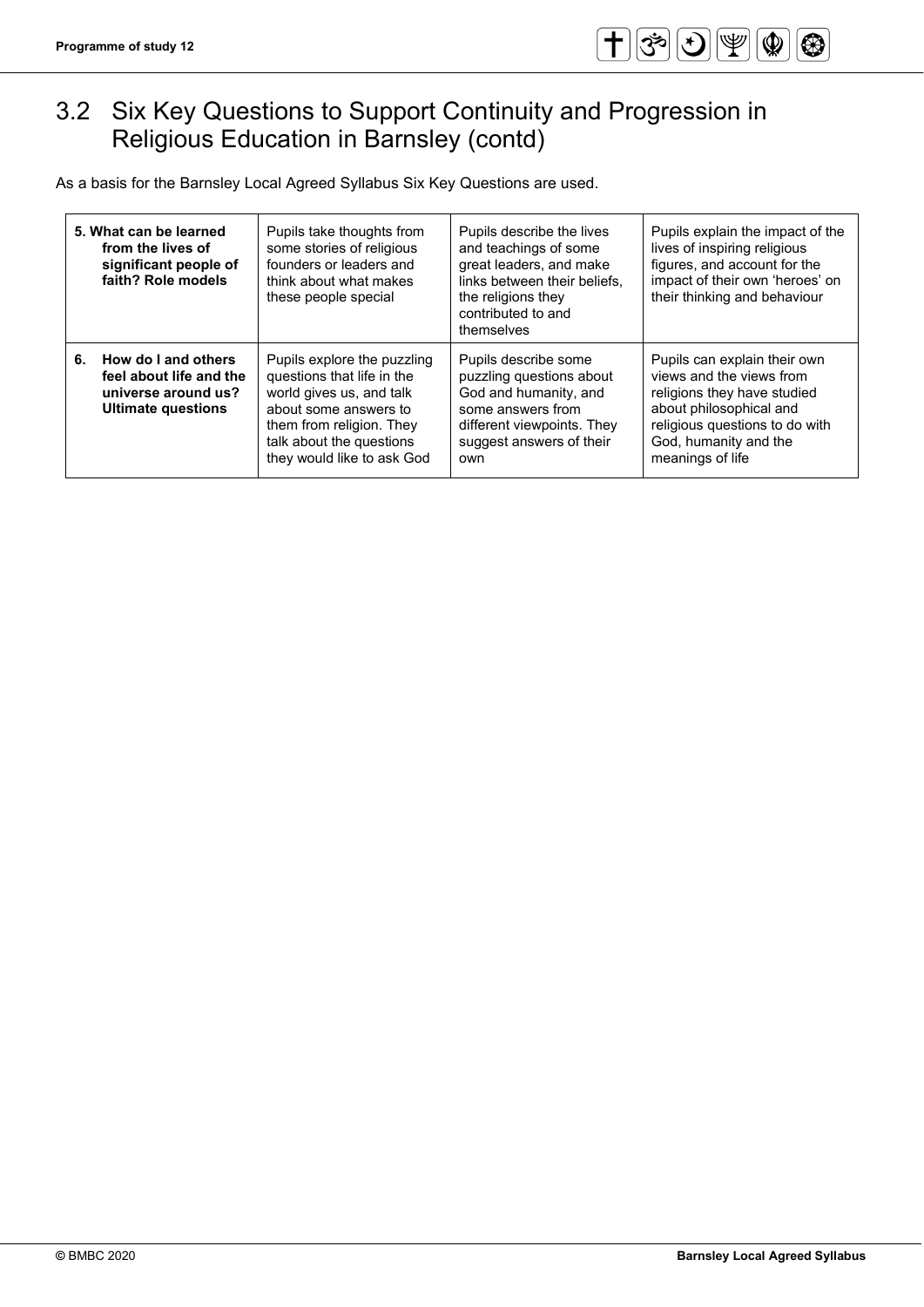

# 3.3 Programme of Study for the Early Years Foundation Stage (EYFS)

The EYFS of education begins from birth. Children may go to a number of settings during the EYFS from a child minder setting to a part-time or full time day care/educational setting. The last year of the EYFS is usually described as the R/F2 year, since most pupils are admitted to the reception class of an infant or primary school at some point during that year.

Religious education (RE) is statutory for 'all registered pupils at a school'. This includes all pupils registered on the school roll in reception classes (F2) but not those in nursery classes (F1) in maintained schools or in playgroups/child minder settings.

Although RE is not a legal requirement for much of the foundation stage, it forms a very valuable part of the educational experience of children throughout the key stage. Experiences in Early Years should lay the foundations for future learning through the programmes of study in Key Stage 1.

The Curriculum Guidance for the EYFS (statutory from September 2008) sets out the expectations of what children should learn to meet the Early Learning Goals.

RE can contribute to all six areas of learning but most specifically in relation to the following:

- Personal, social and emotional development
- Communication, language and literacy
- Knowledge and understanding of the world
- Creative development

The Barnsley Local Agreed Syllabus indicates how RE can contribute to the Early Learning Goals (refer to section 4.4) and illustrates how this may be achieved (refer to section 5.2).

It is recognised that young children's learning cannot be compartmentalised and that the starting point for children's learning should begin with the child, and should build on past experience, including experiences children bring from home.

The activities outlined in the guidance to support RE in the EYFS (section 5.3) have been written with this principle in mind.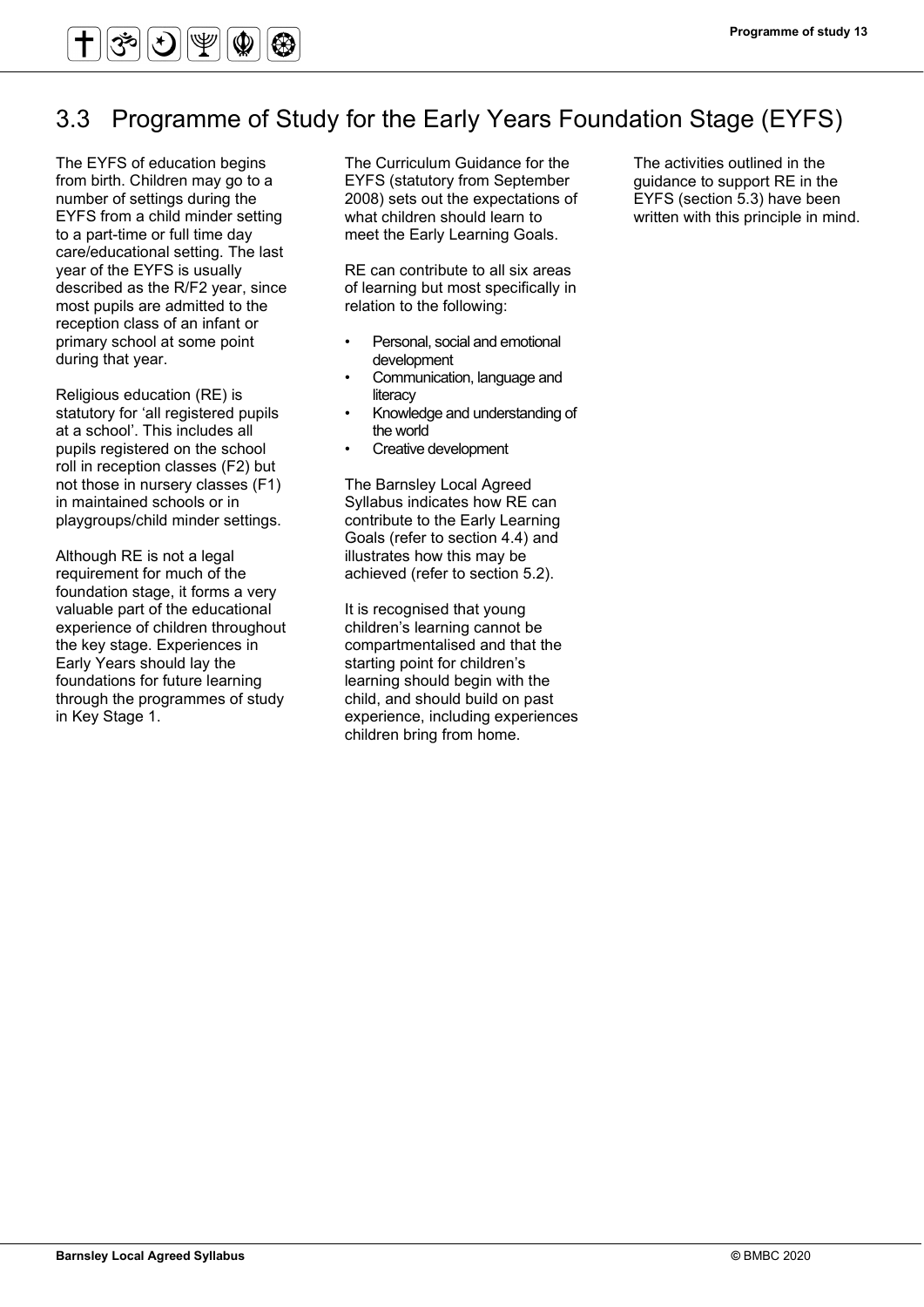

# 3.4 Programme of Study for Key Stage 1

Throughout Key Stage 1 pupils explore the Christian faith and at least one other principal religion.

They learn about different beliefs about God and the world around them. They encounter and respond to a range of stories, artefacts and other religious materials. They learn to recognise that beliefs are expressed in a variety of ways and begin to use specialist vocabulary. They begin to understand the importance and value of

religion for believers, especially for children and their families. Pupils ask relevant questions and develop a sense of wonder about the world, using their imaginations. They talk about what is important to themselves and others, valuing themselves, reflecting on their own feelings and experiences and developing a sense of belonging. Key Stage 1 emphasises exploration: finding out about religion and oneself.

# **Key Stage 1: Knowledge, Skills and Understanding**

#### **Learning about religion: (AT1) Pupils should be taught to:**

- a. Explore a range of religious stories and sacred writings and talk about their meanings. They will find out about 'special words' from holy books.
- b. Name and explore a range of celebrations, worship and rituals in religion, noting similarities where appropriate. They will find out about special times, places of worship and some religious artefacts.
- c. Identify the importance, for some people, of belonging to a religion and recognise the difference this makes to their lives.

#### **Learning from religion: (AT2) Pupils should be taught to:**

- a. Reflect upon and consider religious and spiritual feelings, experiences and concepts, for example worship, wonder, praise, thanks, concern, joy and sadness. They will find out about how different people see the world.
- b. Ask and respond imaginatively to puzzling questions, communicating their ideas. They will find out about big questions, and feelings and thoughts that go with them.
- c. Identify what matters to them and others, including those with religious commitments, and communicate their responses. They will find out about how beliefs make a difference, and about faith in the local area.
- d. Take note of some stories of faith leaders. They will find out how leaders can inspire us or teach us.
- e. Explore how religious beliefs and ideas can be expressed through the creative and expressive arts and communicate their responses. They will find out how people express their faith or beliefs.
- f. Identify and suggest meanings for religious symbols and begin to use a range of religious words. They will find out about why there are places of worship and how people express their faith with symbols.
- d. Reflect on how spiritual and moral values relate to their own values and behaviour, recognising that religious teachings and ideas make a difference to individuals, families and the local community. They will find out about their own responses to questions about life.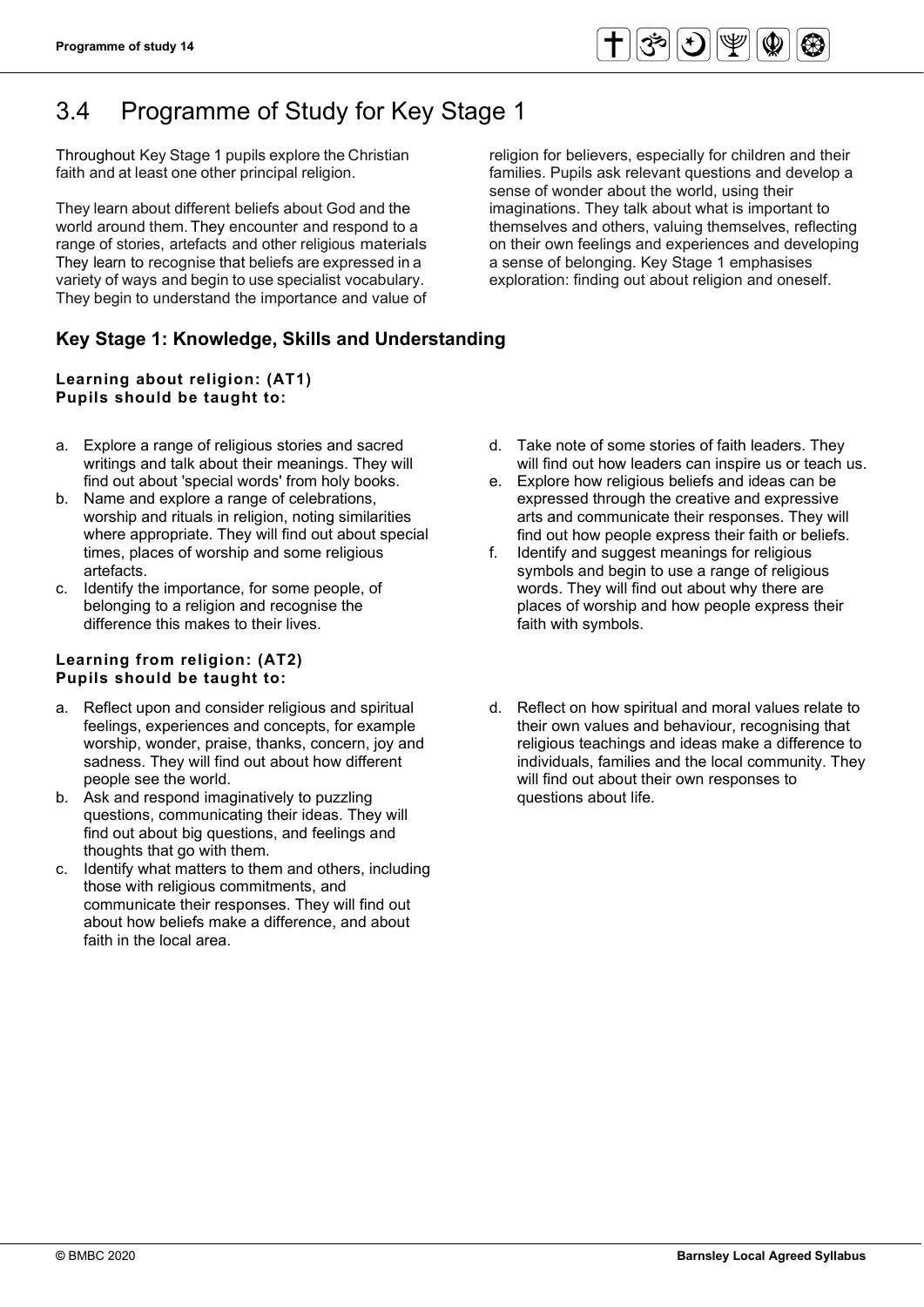

# **Barnsley RE: Six Key Questions**

- 1. **Why are these words special?** Sacred books
- 2. **Why are some places special?** Local places of worship, objects, artefacts, signs and symbols, sacred sites and pilgrimages
- 3. **How can faith contribute to Community Cohesion?** Beliefs, ethics, family traditions and faith in the community
- 4. **Why are some times special?** Festivals, families, objects and artefacts
- 5. **What can be learned from the lives of significant people of faith?** Role models and examples
- 6. **How do I and others feel about life and the universe around us?** Ultimate questions

### **Key Stage 1: Breadth of study**

During Key Stage 1 pupils should be taught the knowledge, skills and understanding through the following religions and beliefs, themes, experiences and opportunities:

## **Religions and beliefs**

- a. Christian faith
- b. at least one other principal religion
- c. a religious community with a significant local presence, where appropriate
- d. a secular point of view, where appropriate

### **Themes**

- e. **Believing:** what people believe about God, humanity and the natural world
- f. **Story:** how and why some stories are sacred and important in religion
- g. **Celebrations:** how and why celebrations are important in religion
- h. **Symbols:** how and why symbols express religious meaning
- i. **Leaders and teachers:** figures who have an influence on others locally, nationally and globally in religion
- j. **Belonging:** where and how people belong and why belonging is important
- k. **Myself:** who I am and my uniqueness as a person in a family and community

#### **Experiences and opportunities**

- l. Visiting places of worship with a focus on symbols and feelings, and listening to and responding to visitors from local faith communities
- m. Using all their senses in developing their knowledge, skills and understanding, and developing their creative talents and imagination through art, music, dance, drama and times of quiet reflection
- n. Sharing their own beliefs, ideas and values and talking about their feelings and experiences.
- o. Beginning to use ICT to explore religious beliefs and practices in the local and wider community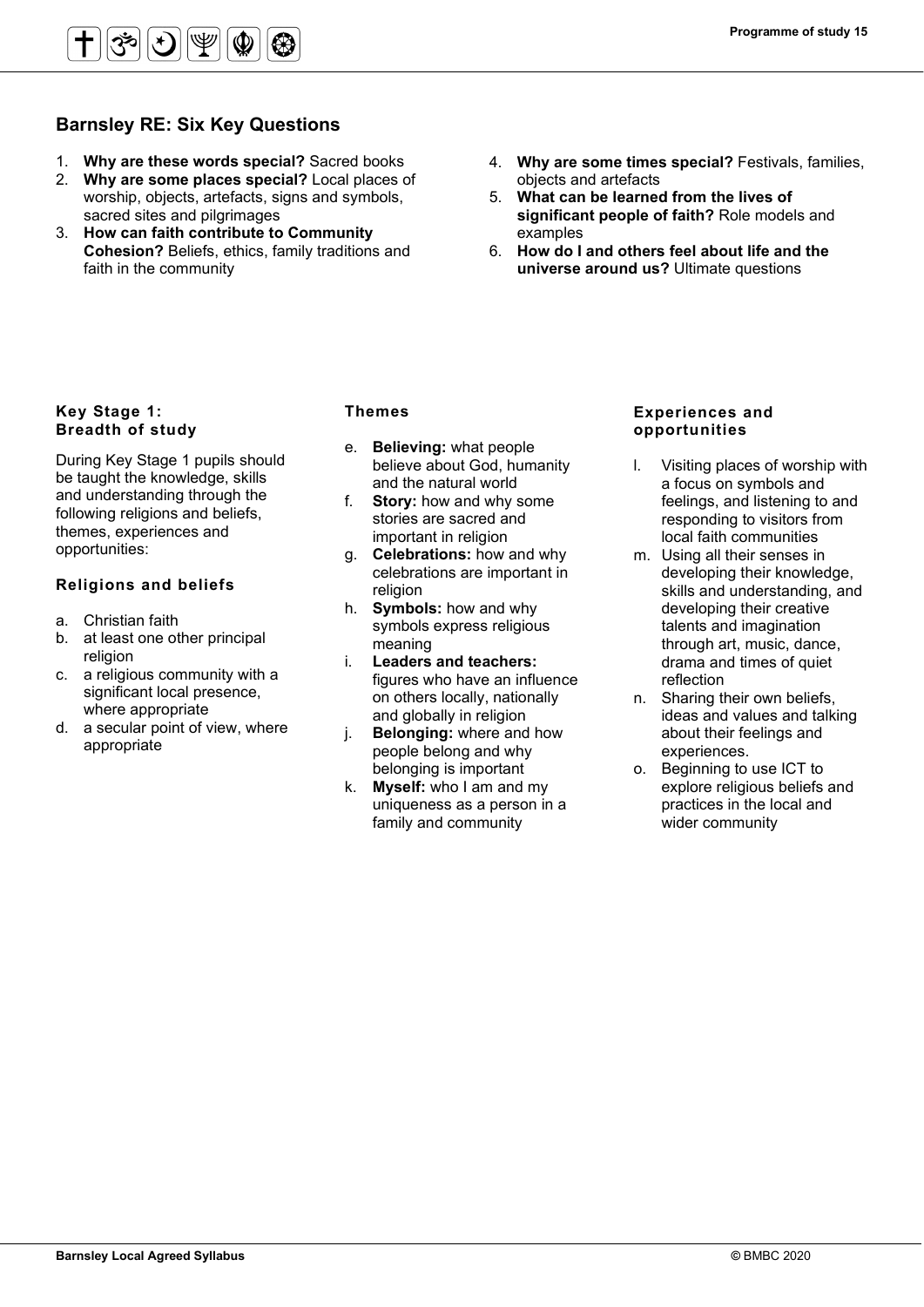

# **Exemplar material for Key Stage 1**

By the age of 7 most children will be achieving at level 2. In order to help pupils to reach this level, teachers should plan activities which allow pupils to develop these key skills:

#### **AT1: Learning about Religion**

**Show awareness (of similarities) Identify (how religion is expressed)… Suggest meanings…. (symbols, stories) Begin to recognise (importance)**

Teacher Assessment should be primarily based on the Level Descriptors - section 4.2. However, the following 'I can…' statements can be used with pupils to help them to assess their own learning and to set targets for future learning. 'I can…' statements may also be used as a guide for teachers planning appropriate work for pupils. These are examples which can be adapted by teachers to different curriculum content and for different age groups.

#### **AT1: I can…**

#### **Show awareness (of similarities) Identify (how religion is expressed)… Suggest meanings…. (symbols, stories) Begin to recognise (importance)**

- Put seven parts of the creation story into the right order (sequencing)
- Match up some Christian beliefs to some Christian symbols and artefacts
- Retell a story of Jesus, and suggest what it might mean to a Christian person
- Use a saying of Jesus as a title and theme to a story made up by me, which is about children of my own age (eg 'Love Your Neighbour' or 'Do not Worry')
- Suggest two things that matter to a Christian or to a Muslim
- Identify a belief in the Way of the Buddha and/or a Sikh belief
- Say what makes the Torah Scroll and the Bible special, and to whom
- Give a reason why Hindu people enjoy going to a Mandir
- Identify a Christian hero and suggest the meaning of a story about her/him
- Suggest what the lesson of Jesus' Parable of the Pearl of Great Price might be
- Suggest what the story of Hanukkah means for a Jewish person today

#### **AT2: Learning from Religion**

**Respond sensitively… Ask questions… Recognise… (own values, others values)**

The table offers ways in which the six Key Questions in the Programme of Study might be approached at Key Stage 1 through the six principal religions: Christian faith, Hindu Dharma, Islām, Jewish faith, Sikh Dharam and the Way of the Buddha.

## **AT2: I can…**

#### **Respond sensitively… Ask questions… Recognise… (own values, others values)**

- Respond sensitively to stories about people from (eg) Islām and the Christian faith, noticing what matters to them
- Talk about saying sorry and forgiving people: why does it matter?
- Respond to stories of kindness, self-sacrifice or bravery from sacred texts with my own ideas
- Ask some questions about creation and its puzzling mysteries: eg give two answers to; 'does a beautiful world mean there's a wonderful God?'
- Make up some good questions to ask 'the person who knows everything' / God
- Suggest three questions about God that are interesting and hard to answer
- Suggest some things that are precious, though money can't buy them
- Discuss or write down a reaction to a story with an angel in it: talk about what the angel stands for
- Recognise talk about how we use all our senses to celebrate a big day
- Talk about how a piece of music can express a feeling like joy or excitement, and how singing together (including in worship) makes people feel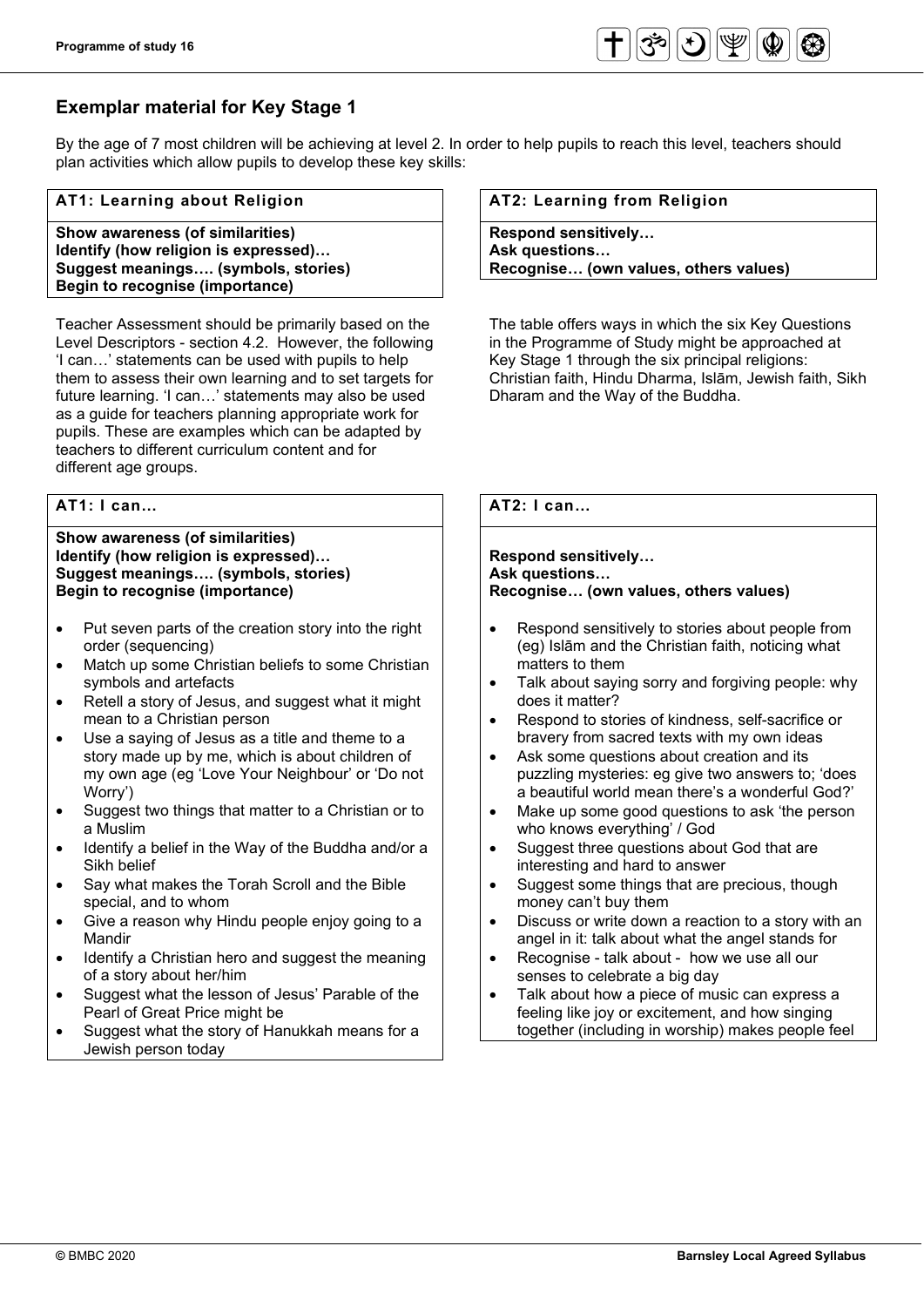# 3.5 Programme of Study for Key Stage 2

Throughout Key Stage 2 pupils learn about the Christian faith and at least two of the other principal religions, recognising the impact of religion locally, nationally and globally. They make connections between differing aspects of religion and consider the different forms of religious expression. They consider the beliefs, teachings, practices and ways of life central to religion. They learn about sacred texts and other sources and consider their meanings. They begin to recognise diversity in religion, learning about similarities and differences both within and between

# **Key Stage 2: Knowledge, Skills and Understanding**

## **Learning about religion: (AT1) Pupils should be taught to:**

- a. Describe the key aspects of religions, especially the people, stories and traditions that influence the beliefs and values of others. They make connections between sacred texts and religion today.
- b. Describe the variety of practices and ways of life in religions and understand how these stem from, and are closely connected to, beliefs and teachings. They handle questions about links between different religious beliefs, practices and ways of life.
- c. Identify and begin to describe the similarities and differences within and between religions. Then make connections between different religious beliefs, festivals, worship and communities.
- d. Investigate the significance of religion in the local, national and global communities. They handle questions about where faith is seen in the local community and the wider world.

#### **Learning from religion: (AT2) Pupils should be taught to:**

- a. Reflect on what it means to belong to a faith community, communicating their own and others' responses. They make connections about belonging.
- b. Respond to the challenges of commitment both in their own lives and within religious traditions, recognising how commitment to a religion is shown in a variety of ways. They learn to handle questions about their commitments and those of others.

faiths and the importance of dialogues between religions. They extend the range and use of specialist vocabulary. They recognise the challenges involved in distinguishing between ideas of right and wrong, and valuing what is good and true. They communicate their ideas, recognising other people's viewpoints. They consider their own beliefs and values and those of others in the light of their learning in religious education. Key Stage 2 emphasises handling questions and making connections and links between religions and oneself.

- e. Consider the meaning of a range of forms of religious expression, understand why they are important in religion, and note links between them. They handle questions about how people express their faith.
- f. Describe and begin to understand religious and other responses to ultimate and ethical questions. They make links between life's big questions and the varied answers people suggest.
- g. Use specialist vocabulary in communicating their knowledge and understanding. They connect the words they are learning to topics like sacred text, festivals or founders and leaders.
- h. Use and understand information about religions from a range of sources. They connect up what they learn in RE with the wider world.
- c. Discuss their own and others' views of religious truth and belief, expressing their own ideas. They learn to handle questions about life and the universe around them.
- d. Reflect on ideas of right and wrong and their own and others' responses to them. They make simple connections between beliefs and behaviour.
- e. Reflect on sources of inspiration in their own and others' lives. They make links between their own 'heroes' and key spiritual leaders.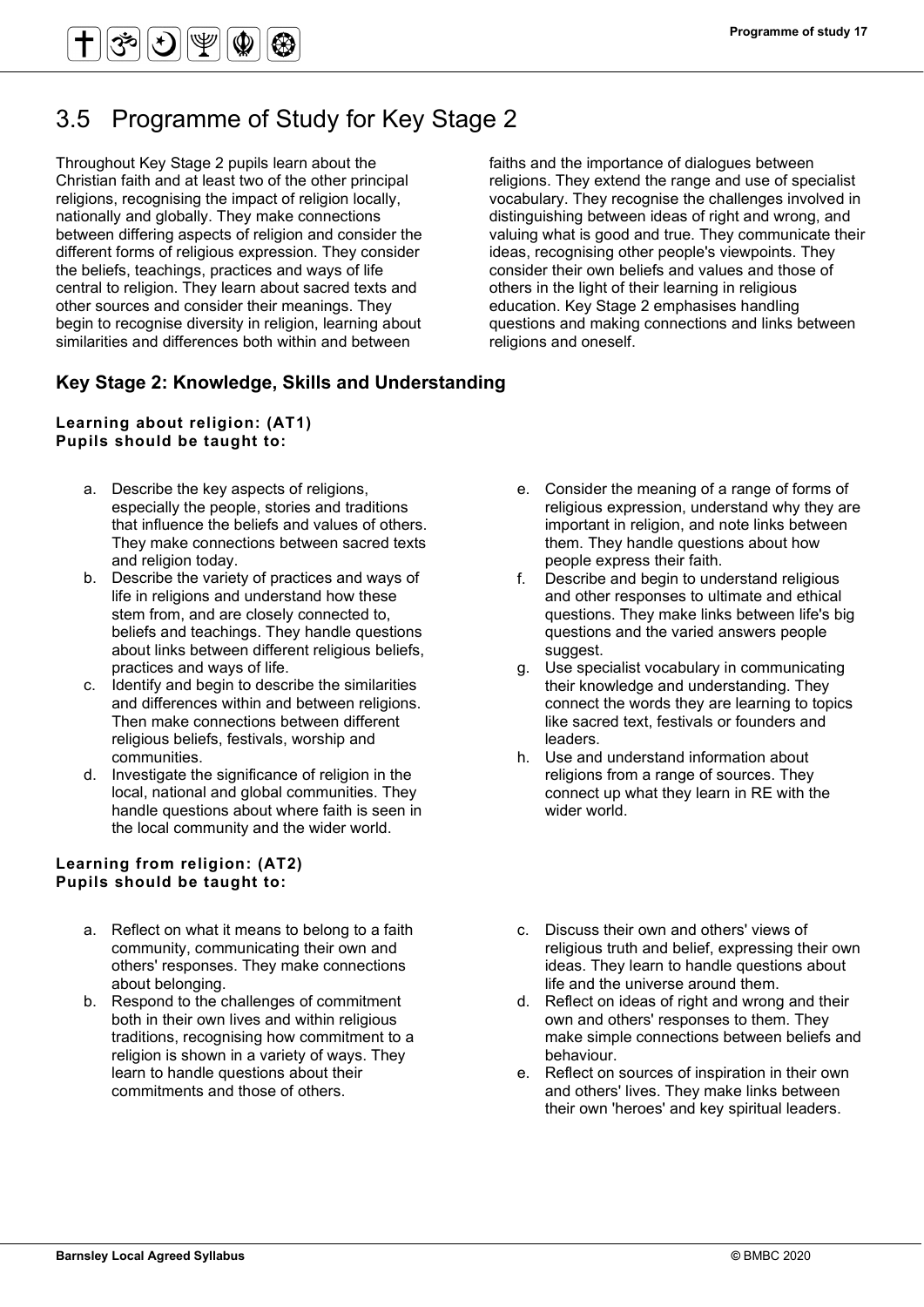# **Barnsley RE: Six Key Questions**

- 7. **Why are these words special?** Sacred books
- 8. **Why are some places special?** Local places of worship, objects, artefacts, signs and symbols, sacred sites and pilgrimages
- 9. **How can faith contribute to Community Cohesion?** Beliefs, ethics, family traditions and faith in the community
- 10. **Why are some times special?** Festivals, families, objects and artefacts
- 11. **What can be learned from the lives of significant people of faith?** Role models and examples
- 12. **How do I and others feel about life and the universe around us?** Ultimate questions

# **Key Stage 2: Breadth of study**

During Key Stage 2 pupils should be taught the knowledge, skills and understanding through the following religions and beliefs, themes, experiences and opportunities:

# **Religions and beliefs**

- a. Christian faith
- b. at least two other principal religions
- c. a religious community with a significant local presence, where appropriate
- d. a secular point of view, where appropriate

### **Themes**

- e. **Beliefs and questions:** how people's beliefs about God, the world and others impact on their lives
- f. **Teachings and authority:** what sacred texts and other sources say about God, the world and human life
- g. **Worship, pilgrimage and sacred places:** where, how and why people worship, including worship at some particular sites
- h. **The journey of life and death:** why some occasions are sacred to believers, and what people think about life after death
- i. **Symbols and religious expression:** how religious and spiritual ideas are expressed
- j. **Inspirational people:** figures from whom believers find inspiration
- k. **Religion and the individual:** what is expected of a person in following a religion
- l. **Religion, family and community:** how religious families and communities practise their faith, and the contribution this makes to local life
- m. **Beliefs in action in the world:** how religions respond to global issues of human rights, fairness, social justice and the importance of the environment

### **Experiences and opportunities**

- n. Encountering religion through visitors and visits to places of worship, and focusing on the impact and reality of religion on the local and global community
- o. Discussing religious and philosophical questions, giving reasons for their own beliefs and those of others
- p. Considering a range of human experiences and feelings
- q. Expressing and communicating their own and others' insights into life and its origin, purpose and meaning, through the creative and expressive arts, and ICT
- r. Developing the use of ICT, particularly in enhancing pupils' awareness of religions globally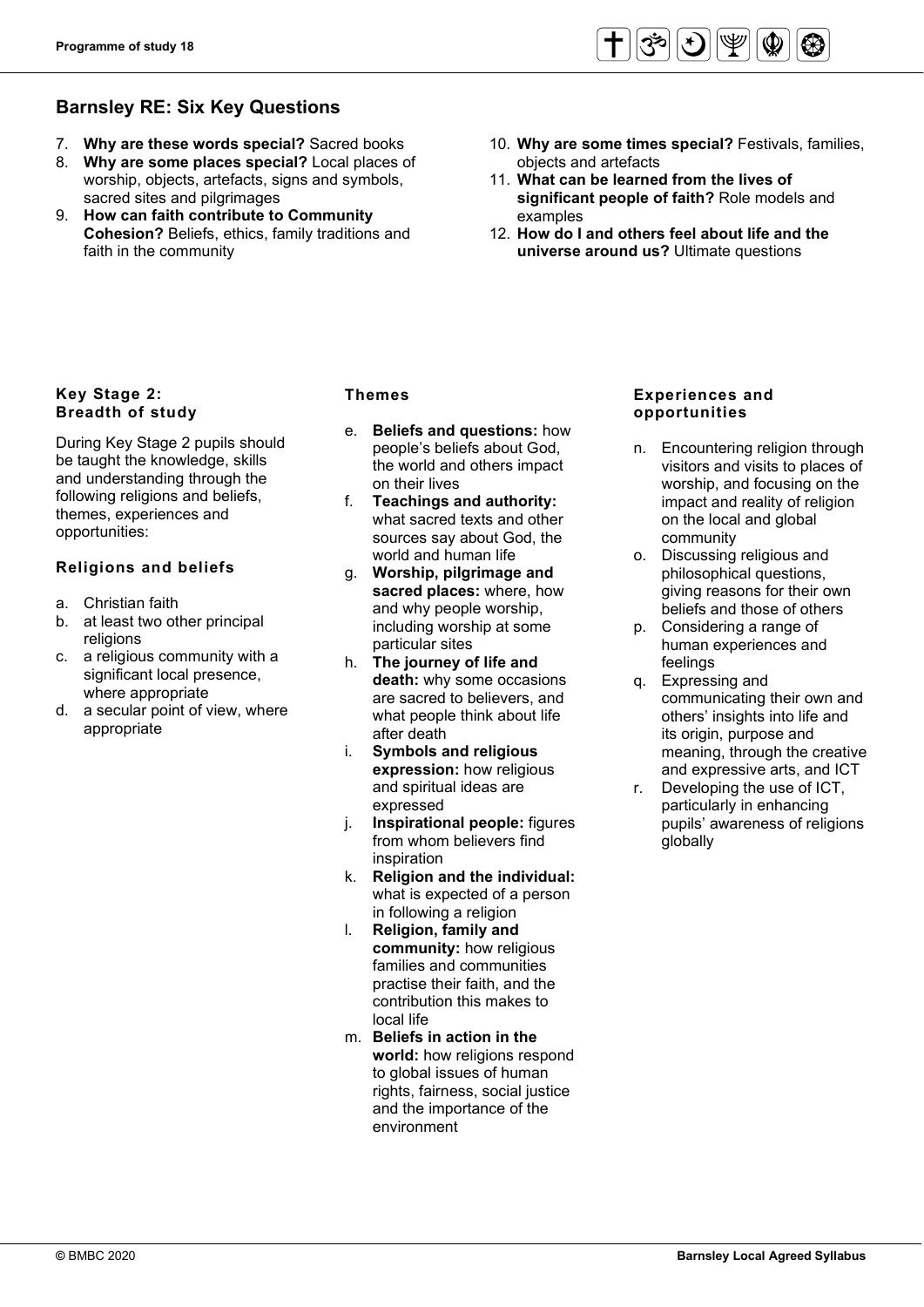

# **Exemplar material for Key Stage 2**

By the age of 11 most children will be achieving at level 4. In order to help pupils to reach this level, teachers should plan activities, which allow pupils to develop these key skills:

#### **AT1: Learning about Religion**

**Describe similarities and differences… Make links between… Describe the impact of religion… Use religious vocabulary to show understanding…**

Teacher Assessment should be primarily based on the Level Descriptors - section 4.2. However, the following 'I can…' statements can be used with pupils to help them to assess their own learning and to set targets for future learning. 'I can…' statements may also be used as a guide for teachers planning appropriate work for pupils. These are examples which can be adapted by teachers to different curriculum content and for different age groups.

#### **AT1: I can…**

**Describe similarities and differences… Make links between…**

**Describe the impact of religion… Use religious vocabulary to show understanding…**

- Show that I understand how the Parable of the Good Samaritan can have an impact on Christians today
- Show that I understand why a pilgrimage is different from a holiday
- Describe what pilgrims hope for on their way to Makkah/Iona
- Show my understanding of two differences between Muslims, Christians and Hindus, and two of the ways these faiths are similar
- Describe and link up Christian beliefs with Christian behaviour, eg belief in God as creator linked to 'green' practices
- Describe three ways in which Muslim worship shows devotion to Allāh
- Show my understanding of what it means to belong to the Sikh Dharam by describing how Amrit feels to a Sikh person of my age
- Describe how adult Baptism feels to the young Baptist Christian comparing it with another 'ceremony of belonging'
- Describe two different marriage services used in Christian communities, saying what is similar and different between them
- Use the right words to describe my understanding of four of the Muslim '99 Names' of Allāh
- Connect the work of Christian Aid with three sayings of Jesus about poverty
- Connect Sikh stories of the Gurus with some of the ideas of the Mool Mantar
- Describe how two contemporary religious leaders have inspired their followers to make a difference in their community

#### **AT2: Learning from Religion**

**Suggest answers to questions… Describe what inspires/influences… Refer to religions…. Apply ideas to their own lives…**

The table offers ways in which the six Key Questions in the Programme of Study might be approached at Key Stage 2 through the six principal religions: Christian faith, Hindu Dharma, Islām, Jewish faith, Sikh Dharam and the Way of the Buddha.

### **AT2: I can…**

**Suggest answers to questions… Describe what inspires/influences… Refer to religions…. Apply ideas to their own lives… Show my understanding…**

- Devise four good questions about what makes a leader worth following, and state what a Sikh might say about Guru Nanak's leadership
- Suggest some answers to 'why' questions about Jesus, Bishop Desmond Tutu and Jackie Pullinger, who were willing to practise self sacrifice
- Apply the idea of self sacrifice to my own actions thoughtfully
- Refer to the teaching of the Bible or Qur'ān to describe how Martin Luther King Jnr or Malcom X were inspired by their faith to work for racial equality
- Refer to Islāmic sources or quotations in giving my own response to Muslim belief about God
- Refer to Sikh teaching about Langar and Sewa in describing my vision of an inspiring community
- Create a statement of my own beliefs about God, life after death or human values referring to ideas from two religions I've studied
- Refer to the teachings of the two religions to show that I understand how calligraphy expresses some Muslim spiritual ideas, and crucifix paintings express some Christian ideas
- Describe something I find spiritual and inspiring in a poem, painting or design
- Apply three sayings of Jesus or the Buddha to my own life, giving my reaction to the religious teaching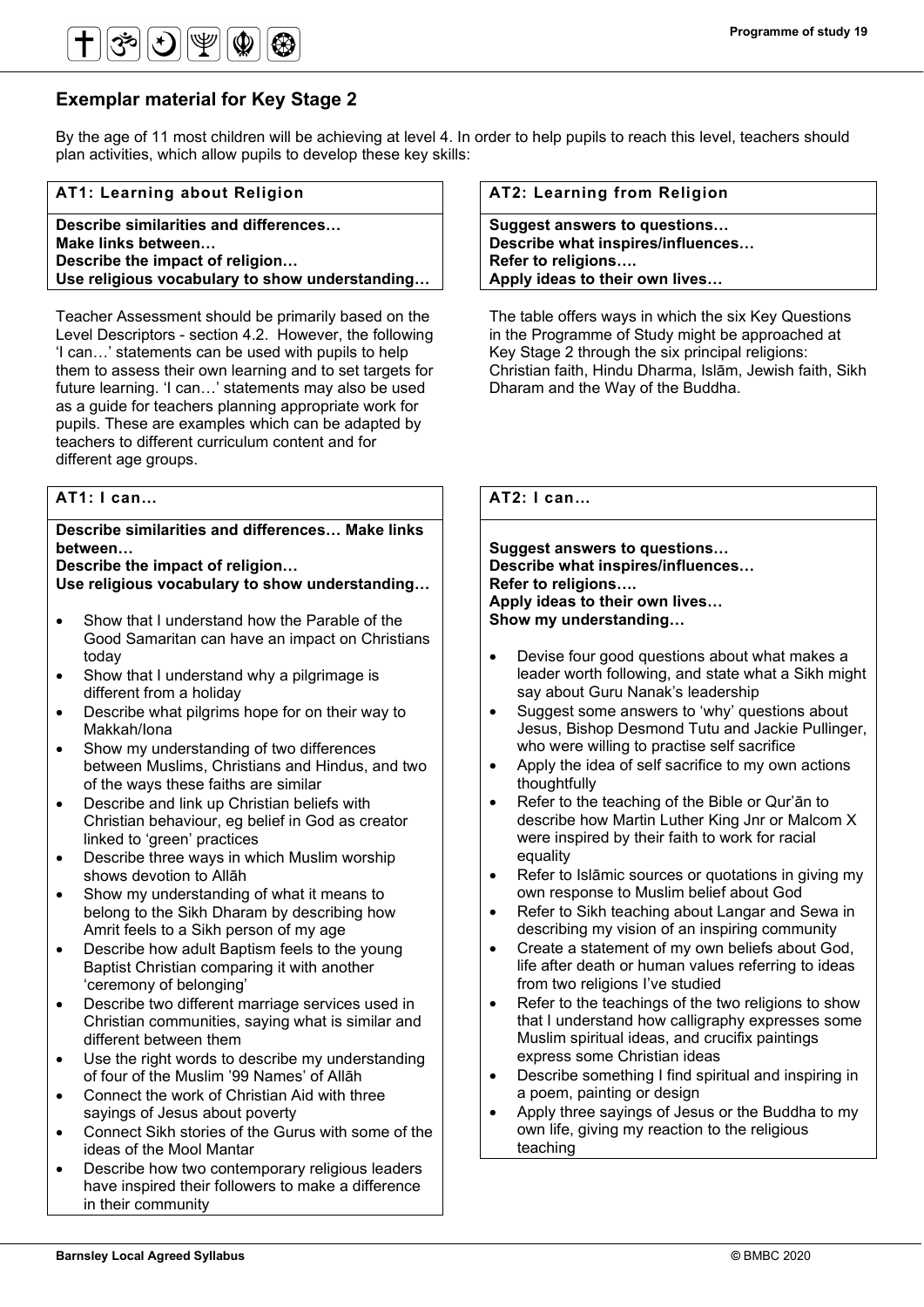# 3.6 Programme of Study for Key Stage 3

Throughout Key Stage 3 pupils extend their understanding of the Christian faith and at least two of the other principal religions in a local, national and global context. They deepen their understanding of important beliefs, concepts and issues of truth in religion. They apply their understanding of religious and philosophical beliefs, teachings and practices to a range of ultimate questions and moral issues, with a focus on relationships, rights and responsibilities. They enquire into and explain some personal, philosophical, theological and cultural reasons for similarities and differences in religious beliefs and values, both within and between faiths. They interpret religious texts and

# **Key Stage 3: Knowledge, Skills and Understanding**

### **Learning about religion: (AT1) Pupils should be taught to:**

- a. Investigate and explain the differing impacts of religious beliefs and teachings on individuals and communities and societies. They will learn to explain their understanding of religious community and ethics, and the effects of religious beliefs.
- b. Explain and begin to analyse how religious beliefs and ideas are transmitted by people, texts and traditions. They will learn to explain their understanding of some sacred texts and some key spiritual leaders.
- c. Investigate and explain why people belong to faith communities and explain the reasons for diversity in religion. They will learn to explain their understanding of community in various religions.
- d. Analyse and compare the evidence and arguments used both by believers and non-believers when considering issues of truth' in religion and philosophy. They will learn to explain their understanding of questions about God, life after death and the universe in which we live.

### **Learning from religion: (AT2) Pupils should be taught to:**

- a. Reflect on beliefs, teachings and ultimate questions, communicating their own ideas, using reasoned arguments. They will learn to express insight into some ultimate questions.
- b. Evaluate the challenges and tensions of belonging to a religion and the impact of religion in the contemporary world, expressing their own ideas. They will learn to express insight into questions about how belief affects life.
- c. Express insights into the significance of what religions and other world views say about human relationships, personally, locally and globally. They

other sources, recognising both the power and limitations of language and other forms of communication in expressing ideas and beliefs. They reflect upon the impact of religious faith in the world, considering both the importance of inter-faith dialogue and the tensions that exist within and between religions. They develop their evaluative skills showing reasoned and balanced viewpoints when considering their own and others' responses to religious and spiritual issues. Key Stage 3 emphasises application: expressing insight into religion, based on explanation and understanding.

- e. Discuss and evaluate how religious beliefs and teachings inform answers to ultimate questions and ethical issues. They will learn to explain their understanding of what religions say about right and wrong, good and evil.
- f. Apply a wide range of religious and philosophic.al vocabulary consistently and accurately, recognising both the power and limitations of language in expressing religious ideas and beliefs. They will learn to explain their understanding of how different people express their faith and beliefs.
- g. Interpret and evaluate a range of sources, texts and authorities, from a variety of contexts. They will learn to explain their understanding of sacred texts.
- h. Interpret a variety of forms of religious and spiritual expression. They will learn to explain their understanding of how people express their beliefs and faith.

will learn to express insight into questions about right and wrong.

- d. Reflect and evaluate their own and others' beliefs about world issues such as peace and conflict, wealth and poverty and the importance of the environment, communicating their own ideas; They will learn to express insight into questions about values and global community.
- e. Express their own beliefs and ideas, using a variety of forms of expression. They will learn to express insight into questions about the spiritual dimension of their own lives.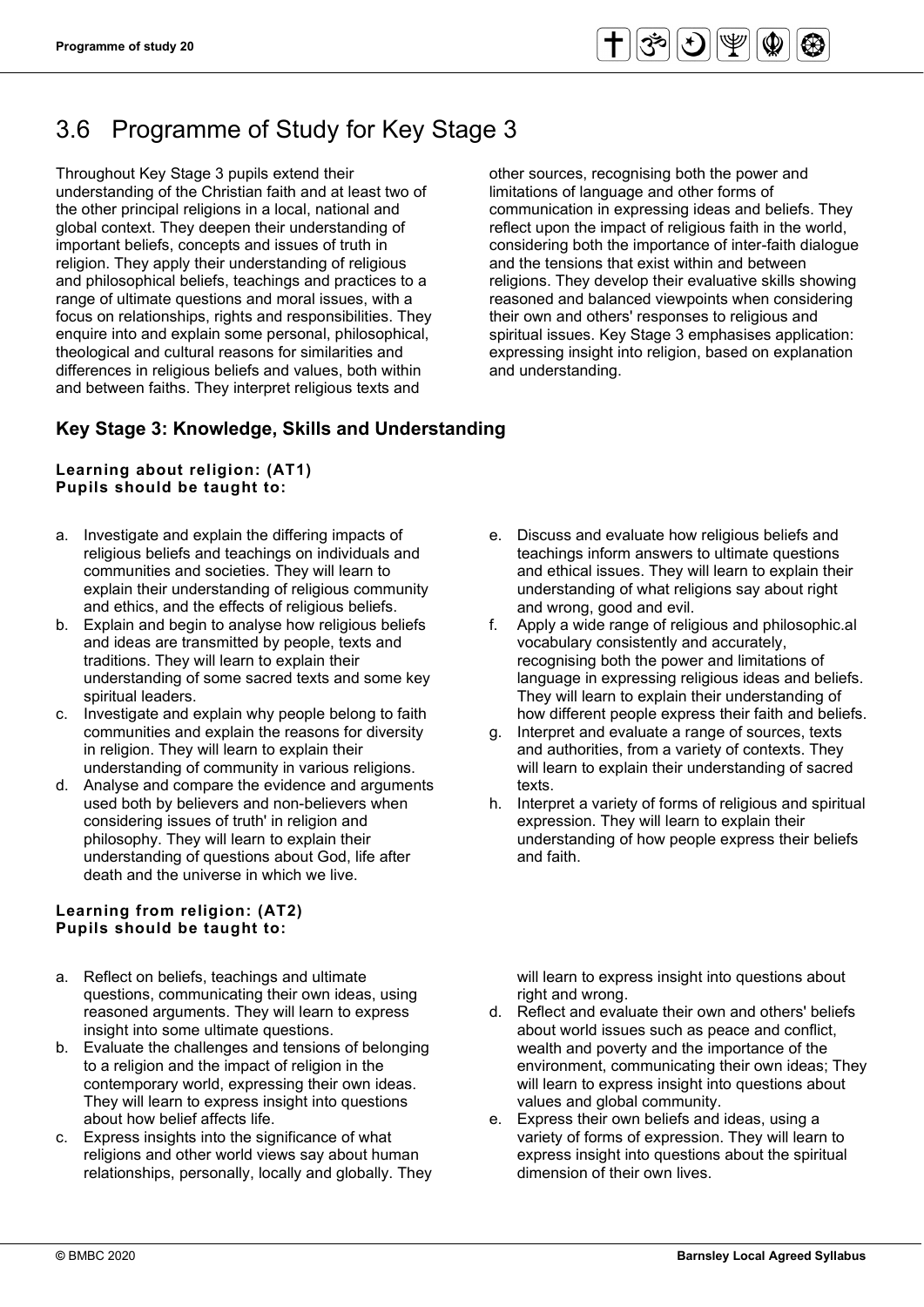

# **Barnsley RE: Six Key Questions**

- 1. **Why are these words special?** Sacred books
- 2. **Why are some places special?** Local places of worship, objects, artefacts, signs and symbols, sacred sites and pilgrimages
- 3. **How can faith contribute to Community Cohesion?** Beliefs, ethics, family traditions and faith in the community
- 4. **Why are some times special?** Festivals, families, objects and artefacts
- 5. **What can be learned from the lives of significant people of faith?** Role models and examples
- 6. **How do I and others feel about life and the universe around us?** Ultimate questions

### **Key Stage 3: Breadth of study**

During Key Stage 3 pupils should be taught the knowledge, skills and understanding through the following religions and beliefs, themes, experiences and opportunities:

## **Religions and beliefs**

- a. Christian faith
- b. at least two other principal religions
- c. a religious community with a significant local presence, where appropriate
- d. a secular point of view, where appropriate

### **Themes**

- e. **Beliefs and concepts:** the key ideas and questions of meaning in religions, including issues related to God, truth, the world, human life, and life after death
- f. **Authority:** different sources of authority and how they inform believers' lives
- g. **Religion and science:** issues of truth, explanation, meaning and purpose
- h. **Expressing spirituality:** how and why human self understanding and experiences are expressed in a variety of forms
- i. **Ethics and relationships:** selected areas of study from the new Intermediate Bridging section – "Ethics" (Y8/Y9)
- j. **Rights and responsibilities:** what religions say about human rights and responsibilities, social justice and citizenship
- k. **Global issues:** what religions say about health, wealth, war, animal rights and the environment
- l. **Inter-faith dialogue:** a study of relationships, conflicts and collaboration within and between religions

#### **Experiences and opportunities**

- m. Encountering people from different religious, cultural and philosophical groups, who can express a range of convictions on religious and moral issues
- n. Visiting, where possible, places of major religious significance and using opportunities in ICT to enhance pupils' understanding of religion
- o. Discussing, questioning and evaluating important issues in religion and philosophy, including ultimate questions and ethical issues
- p. Reflecting upon and carefully evaluating their own beliefs and values and those of others in response to their learning in religious education, using reasoned, balanced arguments
- q. Using a range of forms of expression (eg art, dance, drama and writing, ICT) to communicate their ideas and responses creatively and thoughtfully
- r. Exploring the connections between religious education and other subject areas, eg arts, humanities, literature, science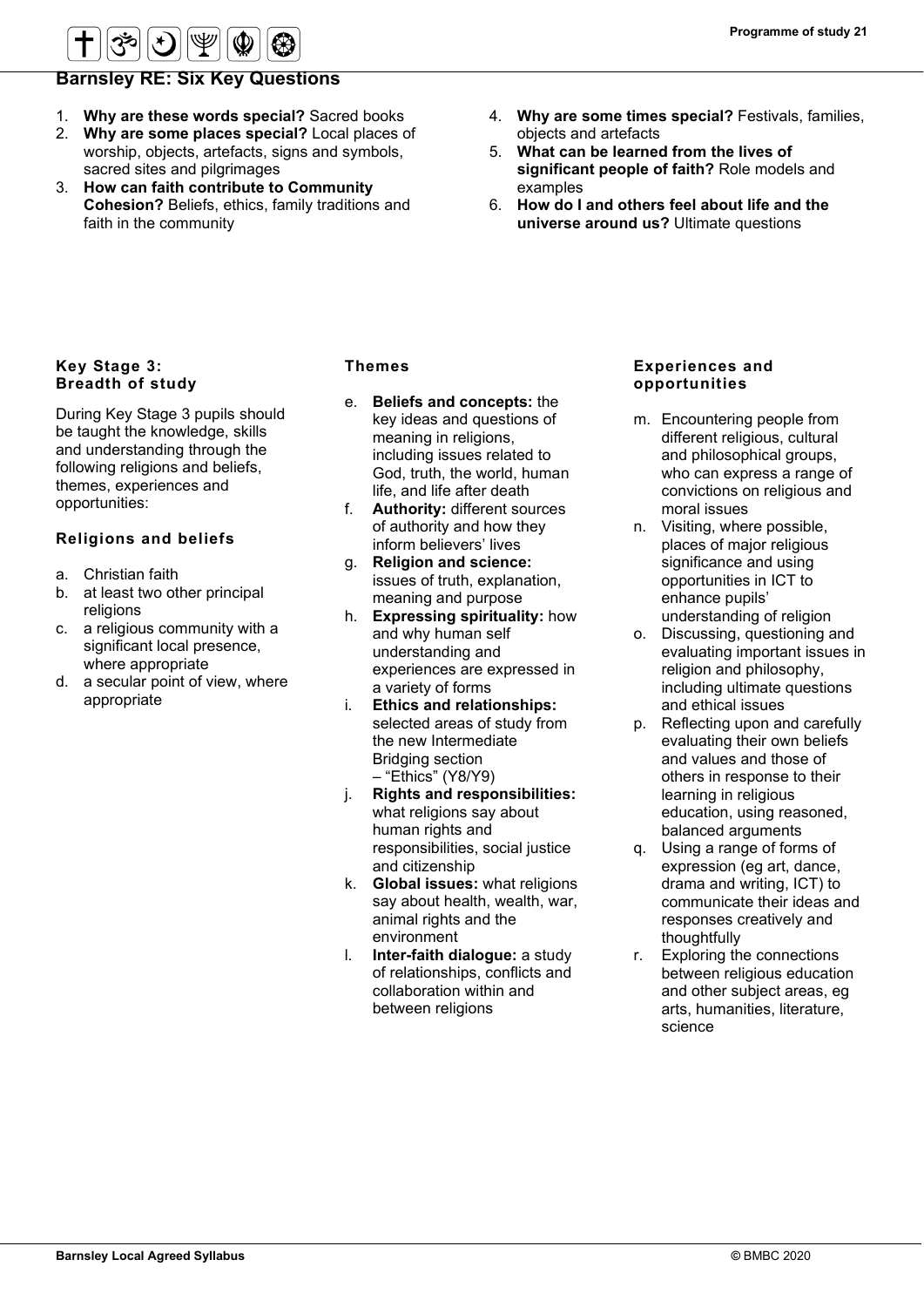

# **Exemplar material for Key Stage 3**

By the age of 14 most children will be achieving at level 6. In order to help pupils to reach this level, teachers should plan activities, which allow pupils to develop these key skills:

#### **AT1: Learning about Religion**

**Give informed accounts… Explain (impacts, reasons for diversity)… Interpret…** 

Teacher Assessment should be primarily based on the Level Descriptors - section 4.2. However, the following 'I can…' statements can be used with pupils to help them to assess their own learning and to set targets for future learning. 'I can…' statements may also be used as a guide for teachers planning appropriate work for pupils. These are examples which can be adapted by teachers to different curriculum content and for different age groups.

### **AT1: I can…**

#### **Give informed accounts… Explain (impacts, reasons for diversity)… Interpret…**

- Give an informed account of what is difficult or challenging about being a young Christian or Hindu in Britain today
- Interpret a silent video clip of a Bar Mitzvah and a Confirmation, explaining what it means in Jewish and Christian communities, by devising a commentary for the scene
- Explain the impact and diversity of Islāmic and Sikh dress and food 'laws' in Britain
- Interpret the general idea of belonging to a religion with reference to rituals and commitments in the Way of the Buddha and Sikh practice
- Give an informed account of two different Christian views about why people suffer
- Give an interpretation of some ways Jews, Christians and Muslims describe the divine, God or Allah in words and in art (eg creeds, scripture, the decoration of Synagogues, Churches and Mosques)
- Interpret what two scientists (eg an atheist and a Christian) believe about how the universe began and how human life evolved, account for their disagreement
- Explain how one religion began and developed through and beyond the life of its 'founder'

#### **AT2: Learning from Religion**

**Express insights (using reasoning and examples)… Evaluate… Consider challenges…** 

The table offers ways in which the six Key Questions in the Programme of Study might be approached at Key Stage 3 through the six principal religions: Christian faith, Hindu Dharma, Islām, Jewish faith, Sikh Dharam and the Way of the Buddha.

## **AT2: I can…**

#### **Express insights (using reasoning and examples)… Evaluate… Consider challenges…**

- Express an insight into ways that young people today might be inspired by Martin Luther King Jr and/or Malcolm X
- Evaluate the ideas of Sikhs and Christians about rebirth and about eternal life, relating these ideas to other people's views
- Express my insight into promises made at weddings with reference to the vows of a Christian wedding and the Lavan used in Sikh marriage
- Evaluate the value of meditation or prayer, showing reasoned understanding of a religious viewpoint I don't agree with
- Comment respectfully on two opposite viewpoints about a contemporary moral issue, drawing out reasoned ideas about the views I hold myself
- Consider the challenges posed by what I think are the strengths and weaknesses of Muslim ideas about justice and crime
- Consider the challenges of what an atheist, agnostic or theist might say about God, then express my own insights into the question
- Evaluate two arguments that link belief in God to the origins of the universe and the natural world, expressing my insight into the strengths and weakness that I see in the arguments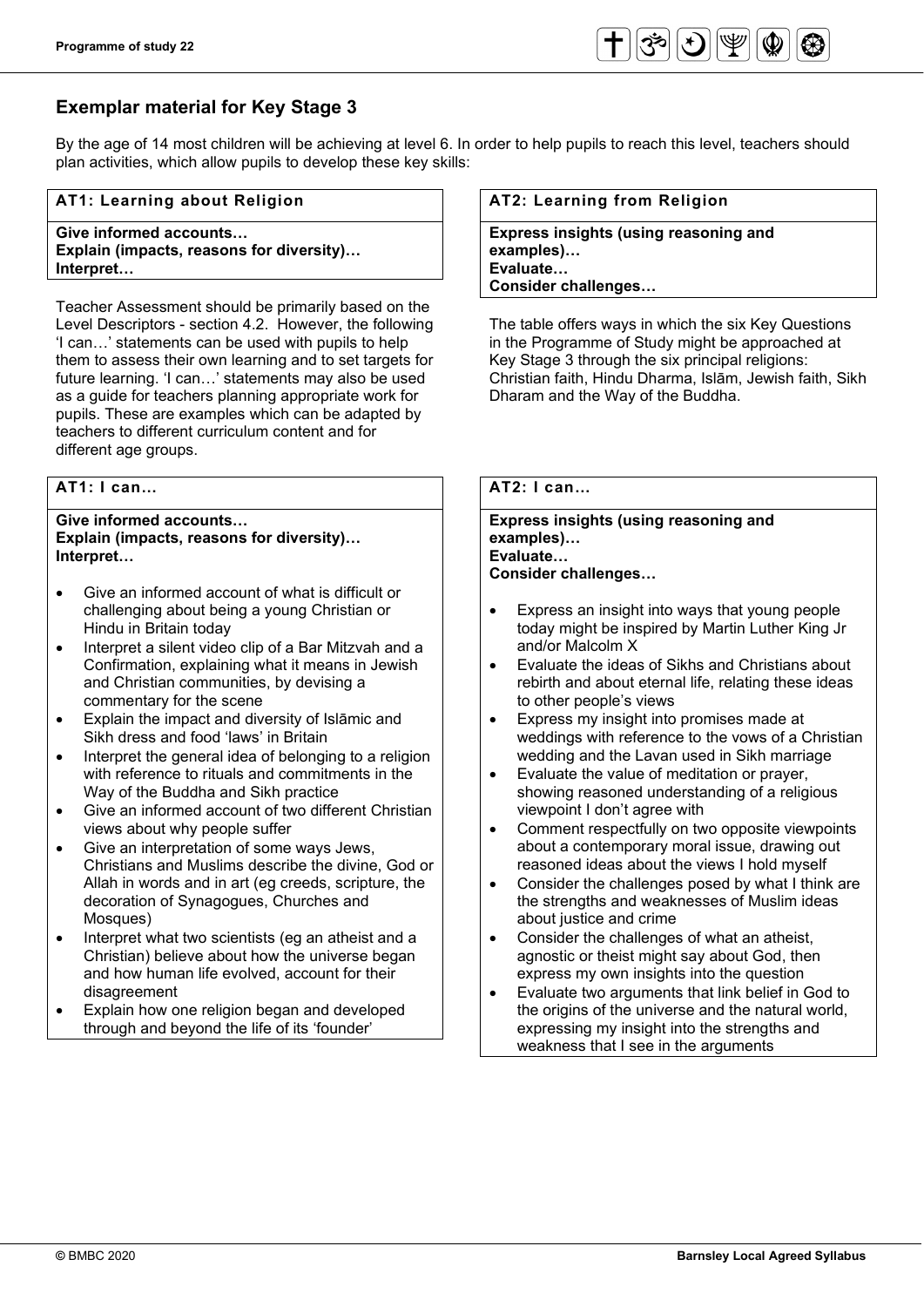

# **Key Stage 3: Intermediate Bridging Section (Y8/Y9)**

The main areas of suggested coverage (not wholly definitive) which each individual school will select from with a view to enabling better progression into KS4 include:

- 1. Identity and belonging
- 2. Evil and suffering
- 3. Santity of life
- 4. Science versus religion
- 5. The Environment
- 6. Technology good or bad?
- 7. Meaning and purpose
- 8. Who is God? Where do people look for God?
- 9. Expression of faith/faith in action
- 10. Rights and responsibilities
- 11. Ultimate truths and the mysterious
- 12. Peace and conflict
- 13. Crime/punishment/justice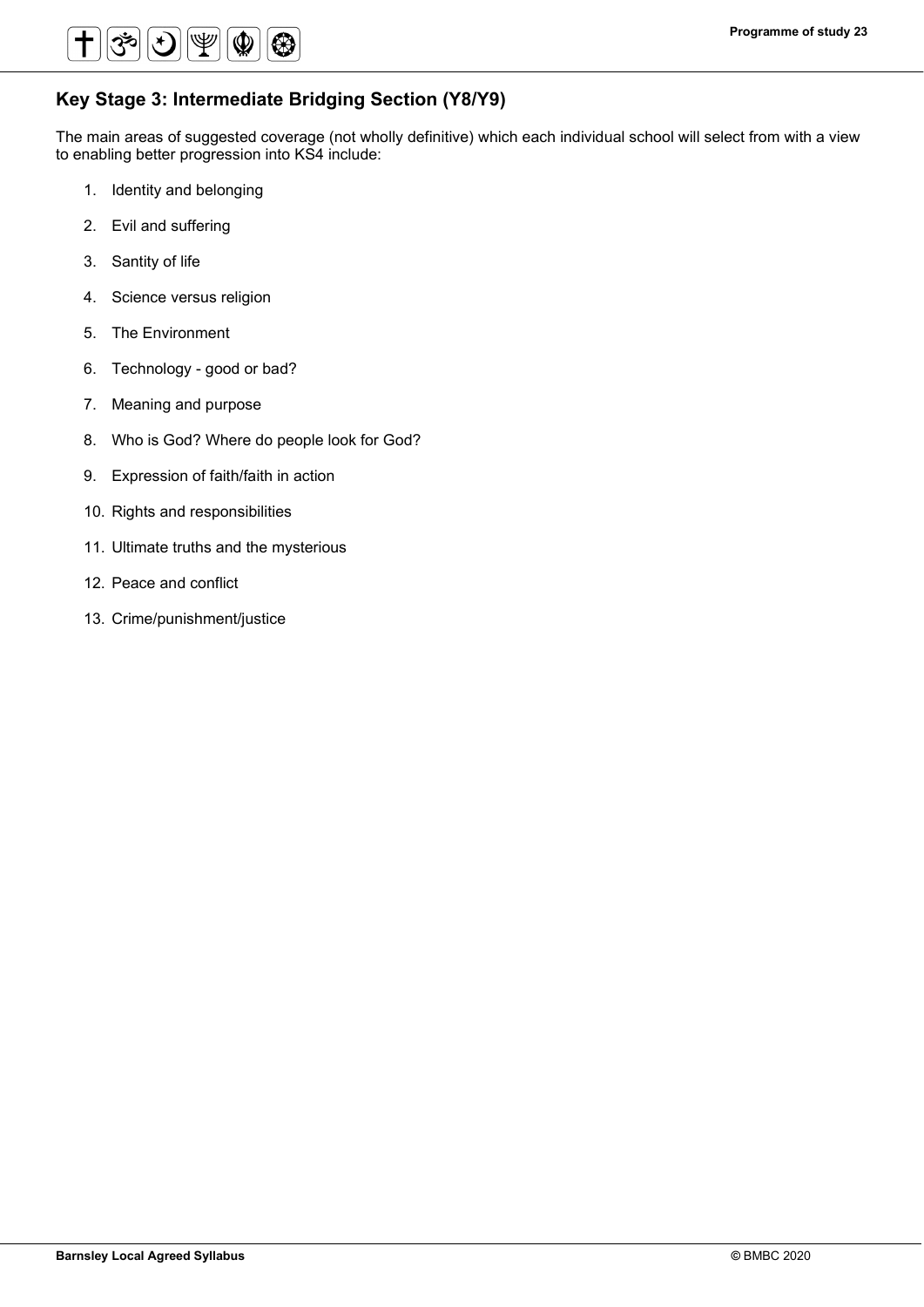

# **1 Identity and Belonging**

Suggested areas of study include:

- Experiences (how good and bad experiences shape who we become)
- Influences and choices (family life, school friends, upbringing, morality, media etc)
- Humans versus animals (What makes us human? How should we treat animals? Should we eat animals?)
- Personality versus character (the outside expression of who you are versus the real you)
- Community (link with influences and choices; different faith or ethnic communities; eg community cohesion in school and society)

# **2 Evil and Suffering**

Suggested areas of study include:

- Moral v natural (eq war, murder, earthquakes, volcanoes)
- The suffering of a significant person of faith (eg Jesus, Job, Gandhi, Siddartha Gautama)
- Why do evil and suffering exist? (learners' views on the causes)
- Do evil and suffering make it impossible to believe in God? (benevolence, omnipotence, omniscience)

## **3 Sanctity of Life**

Suggested areas of study include:

- Is life sacred? (Students clearly understand the concept of sanctity of life)
- How special is life? (Investigate why we place great emphasis on human life)
- How much is a life worth? (Abortion, euthanasia, non-religious and religious views)

#### **4 Science versus Religion**

Suggested areas of study include:

- Scientific theories (Big Bang and evolution)
- Religious theories (creation stories)
- Do Religion and Science complement or conflict with each other? (Mind mapping, class surveys etc)
- Can faith heal? (Do miracles exist?)
- The end of the world (implosion of the universe versus the Second Coming)

### **5 The Environment**

Suggested areas of study include:

- Renewable and non-renewable sources of energy (fossil fuels versus wind power, nuclear etc)
- Why humans are harming the environment (pollution, climate change, waste, poverty, over population etc)
- Dominion and stewardship (including animal rights, Creation)
- What can we learn from religion? (Students study extracts from religious texts - see Genesis Chapters 1 and 2, Psalm 8, Qur'an – 6.165, the Assisi Interfaith Conference 1986)
- What can we do to save the environment? (Recycling, change of lifestyle, the Chipko movement, Greenpeace movements etc)

## **6 Technology - Good or Bad**

Suggested areas of study include:

- Cloning (benefits and dangers)
- Designer babies (IVF, Genetic Engineering)
- Religious views on technology (using technology for good purposes rather than bad)
- How much is your body worth? (Organ donation/trafficking)
- Scientists people or God (are scientists playing God by their actions? How far is too far?)

## **7 Meaning and Purpose**

Suggested areas of study include:

- Who am I? (See Identity and Belonging topic)
- Why am I here? (Is it all about me? Consumerism, Hedonism versus selflessness, love, service to others)
- What happens when we die? (Various religious understandings)
- Birth Rites (Baptism, Aqiqah [Muslim birth ceremony], Brit Milah [Jewish birth ceremony])
- Life as a Journey (birth, adolescence, marriage, death)

#### **8 Who is God? Where do people look for God?**

Suggested areas of study include:

- What are the attributes of God(s) (students' views)?
- Symbols (what do images of God symbolise?)
- Evidence versus faith (evil and suffering– various activities)
- Looking for God (how do people find, see and experience God in the world today?)
- Conclusion of opinions (student discussions)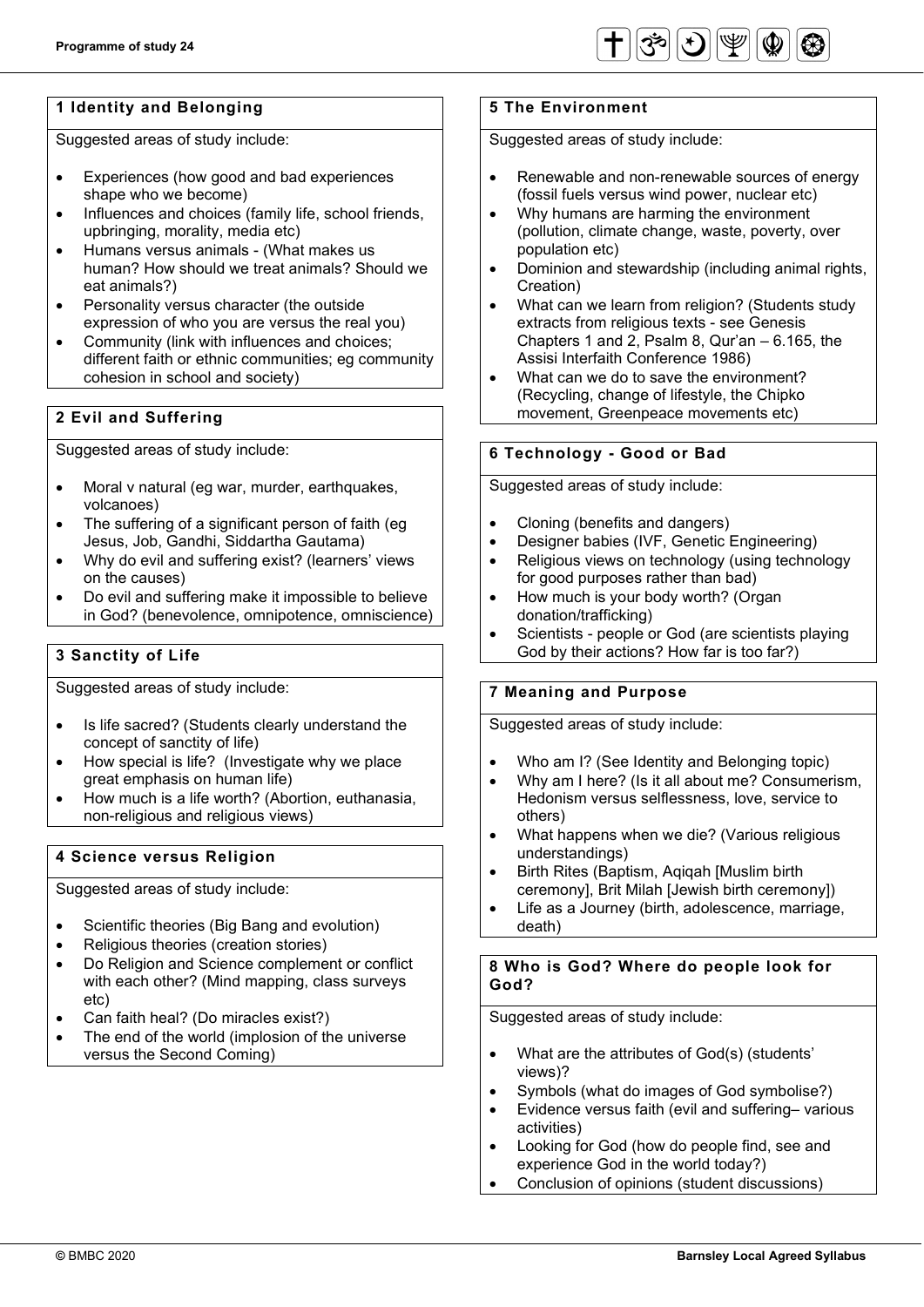

## **9 Expression of faith/faith in action**

Suggested areas of study include:

- What is worship? (Worship is any act pleasing to God – therefore, how do religious people express worship in everyday life?)
- Key religious teaching (love, service, good deeds, forgiveness, community cohesion)
- Prayer (What is it? Types of prayer)
- Charity (religious charities projects, guest speakers, long term versus short term aid)
- Love (golden rule, types of love)

# **10 Rights and Responsibilities**

Suggested areas of study include:

- What are rights and responsibilities? (Entitlement, rights of children etc)
- Is everybody entitled to human rights? (eg unborn babies, criminals, asylum seekers, refugees)
- Should animals have rights? (Hunting, animal experimentation, eating, entertainment etc)
- What are our responsibilities? (eg adults voting, welfare state)
- What are the responsibilities of religious people? (to love, serve, express the teaching of their faith, Mother Teresa etc)

## **11 Ultimate Truths and the Mysterious**

Suggested areas of study include:

- Life after death (group work to find similarities and differences between various religions)
- What happens when you die? (group work eg diamond 9 – about heaven and hell, life after death)
- Near death experiences (paranormal)

## **12 Peace and Conflict**

Suggested areas of study include:

- Justice (what is justice?)
- Forgiveness (Is the world a fair place?)
- War (why wars happen and the cost eg a case study – Middle East etc)
- Nuclear weapons (can Christians support them?)
- Can religious people fight? (Just war, holy war, pacifism)

### **13 Crime/Punishment/Justice**

Suggested areas of study include:

- Can people punish? (Should we leave it to God?
- Can a person of faith support capital punishment? (Is God the only person who can take life?)
- Should people of faith forgive any crime? (Religious people who have forgiven eg Jesus, Gandhi etc)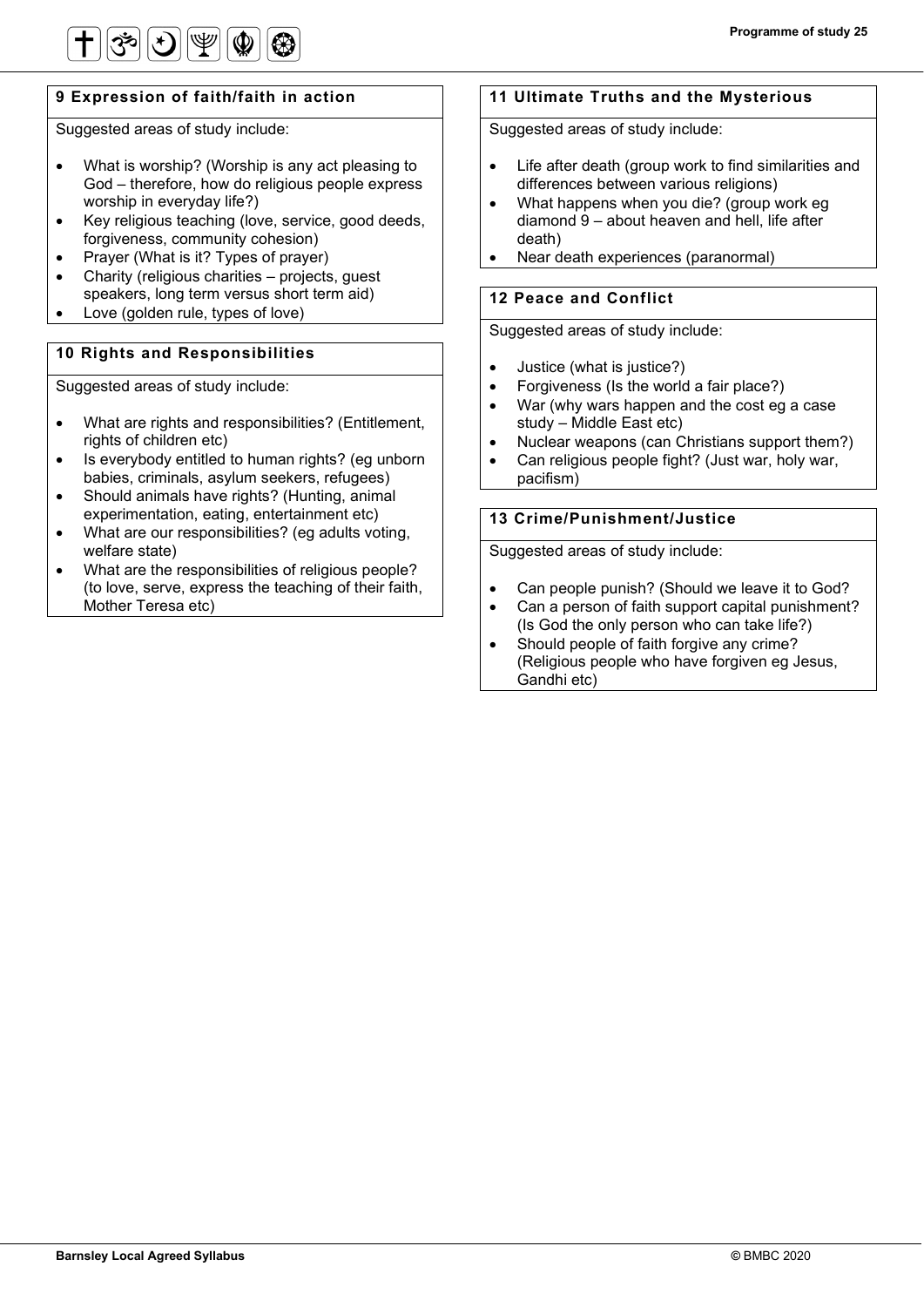# 3.7 Religious Education 14-19

Throughout this phase, students analyse and interpret a wide range of religious, philosophical and ethical concepts in increasing depth. They investigate issues of diversity within and between religions and the ways in which religion and spirituality are expressed in philosophy, ethics, science and the arts. They expand and balance their evaluations of the impact of religions on individuals, communities and societies, locally, nationally and globally. They understand the importance of inter-faith dialogue and how religion contributes to community cohesion, recognising both the strengths and concerns people have regarding the roles of religion in the world. 14-19 religious education (RE) emphasises interpretation of religion and the ways people find meaning in their lives.

# **RE 14-19: Knowledge, Skills and Understanding**

#### **Learning about religion: (AT1) Pupils should be taught to:**

- a. investigate, study and interpret significant religious, philosophical and moral issues including the study of religious and spiritual experience, in the light of their own sense of identity, experience and commitments
- b. think rigorously, present coherent, widely informed and detailed arguments about beliefs, ethics, values and issues, which enrich other disciplines and specialist areas of study, drawing well substantiated conclusions

#### **Learning from religion: (AT2) Pupils should be taught to:**

- a. reflect on, express and justify their own opinions in the light of their learning about religion and their study of religious, philosophical, moral and spiritual questions
- b. develop their own values and attitudes, to recognise their rights and responsibilities, in the light of their learning about religion
- c. develop their understanding of the principal methods by which religions and spirituality are studied
- d. draw upon, interpret and evaluate the rich and varied forms of creative expression in religious life
- e. use specialist vocabulary, to evaluate critically both the power and limitations of religious language.
- c. relate their learning in religious education to the wider world by gaining a sense of personal autonomy as preparation for adult life
- d. develop skills, useful in a wide range of careers and in adult life generally, especially those skills involved in critical enquiry, creative problemsolving, and communication through a variety of media.